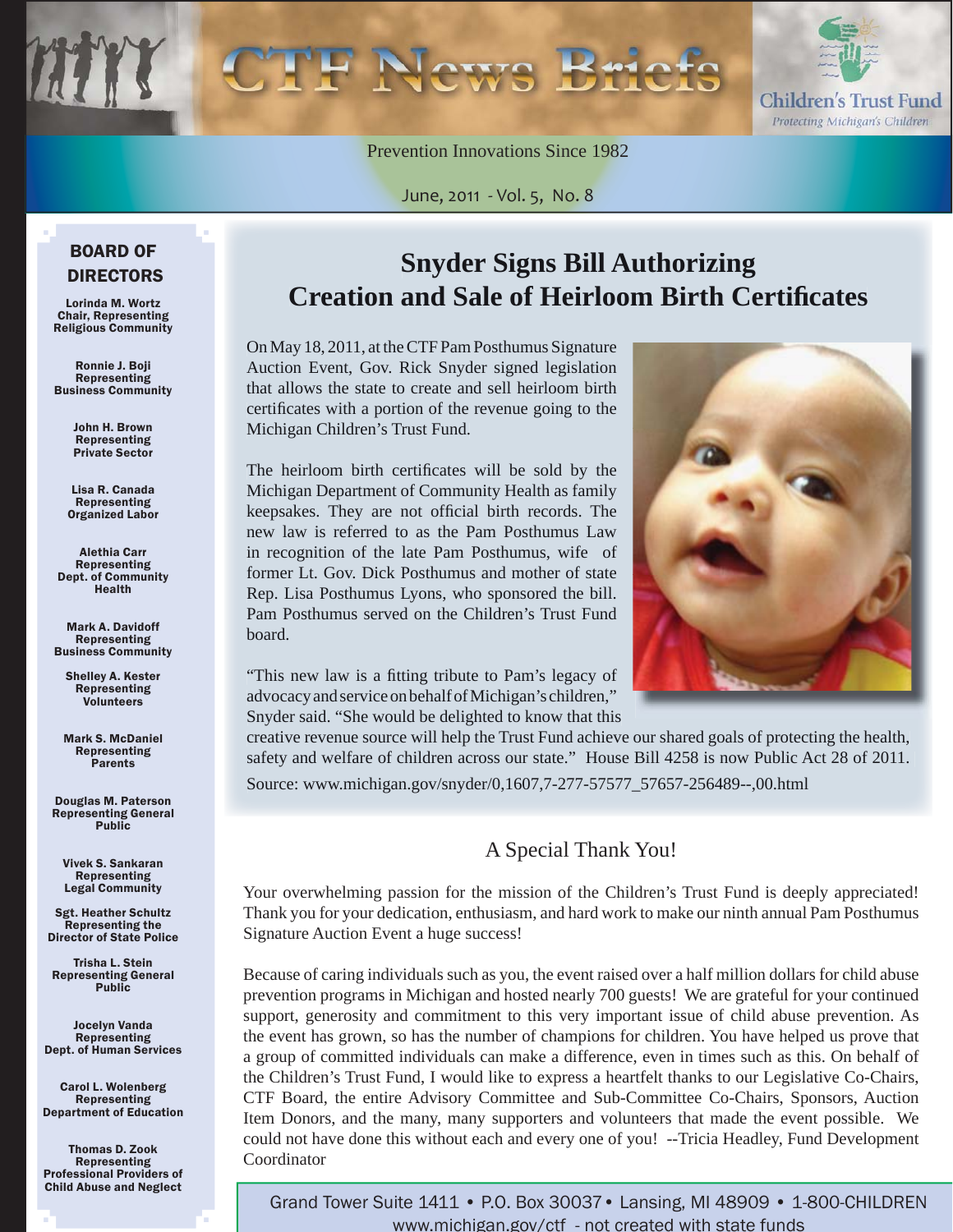# **2011 Regional Meetings Planned and Will Begin in June, 2011**

Once more CTF's Local Council Coordinator, Emily Schuster-Wachsberger, will be conducting regional meetings throughout the state and building upon last year's successful meetings. Currently, over 60 individuals plan to attend. In addition to Local Councils having an opportunity to share their successes and challenges, planned topics to explore at the all-day meeting include needs assessment development, peer sharing, and an examination of how to advance locally-created programming on the Evidence-Informed/Evidence-Based programming continuum. It is a thrill for this writer to travel around Michigan and have an opportunity to interact personally with the many dedicated Local Council individuals. The following is a list of regional meeting dates and locations.

**Southeast** – Tuesday, June 28, 2011 Care House 44765 Woodward Avenue, Pontiac, MI 48341

**Southwest** – Thursday, June 30, 2011 Kalamazoo County/DHS 322 East Stockbridge, Kalamazoo, MI 49002

**West** – Thursday, July 14, 2011 Kent County Local Council 678 Front Ave. NW #210, Grand Rapids, MI, 49504

**East** – Wednesday, August 3, 2011 Saginaw CAN Council Mid-Michigan Children's Museum 315 W. Genesee Ave Saginaw, MI 48602

**Northern Lower Peninsula** – Wednesday, August 10, 2011 B.J.'s Banquet Meeting Rooms 990 N. Center St. Gaylord, MI 49735

**Eastern UP** – Tuesday, September 13, 2011 Village Inn of Newberry 7552 M 123,Newberry, MI 49868

**Western UP** – Wednesday, September 14, 2011 Conference Rm C RESA 321 East Ohio Street, Marquette, MI 49855

Please contact Emily Schuster-Wachsberger (wachsbergere@michigan.gov) with any questions.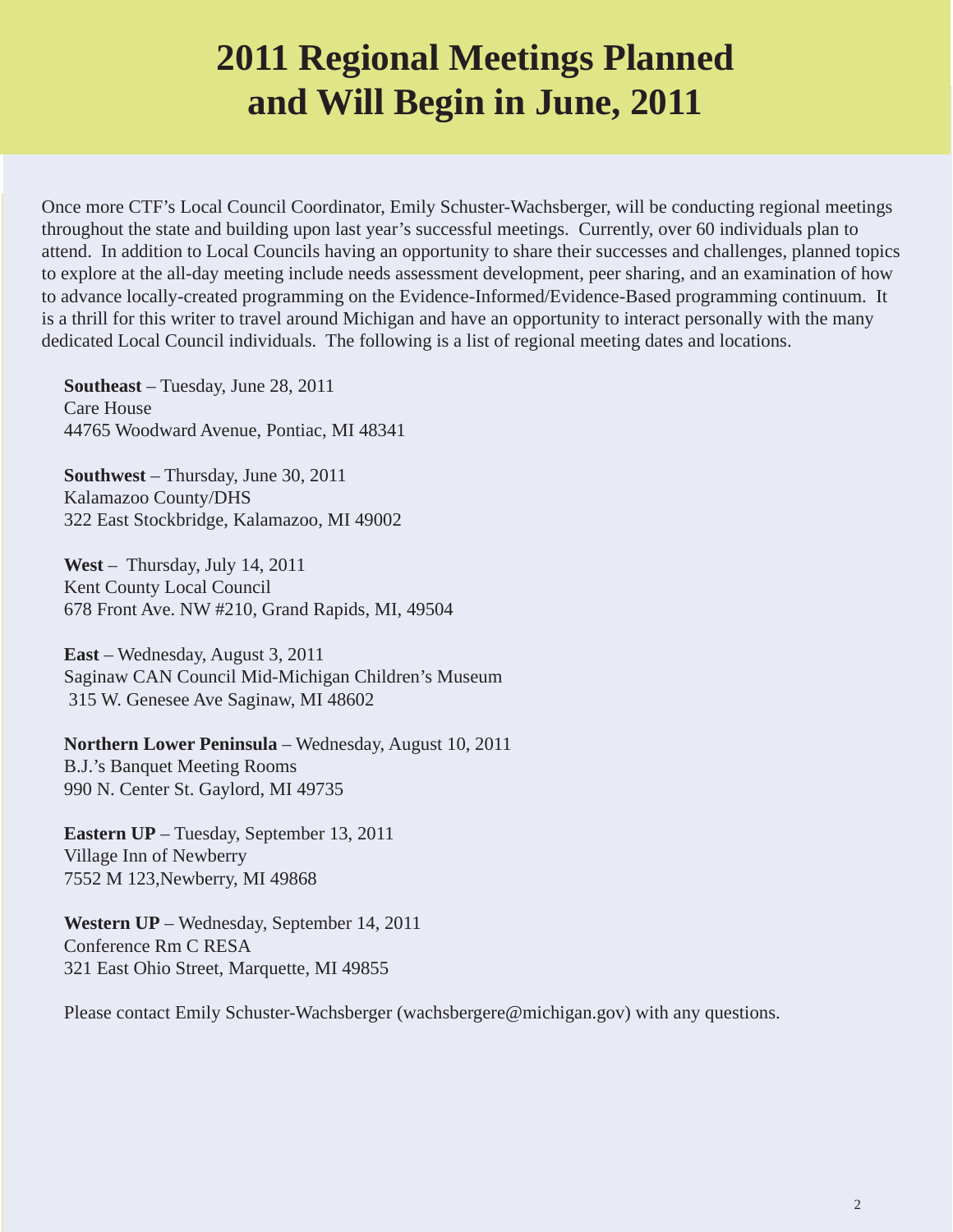## **Direct Service Program of the Month**

# *Family Resource Center of Livingston County*



In December 2010, after many months of self reflection and strategic planning, the Women's Resource Center of Livingston County launched its new identity as the Family Resource Center, to more clearly and accurately reflects the scope of the agency's programs, which are designed to strengthen and support women, men, and children – in a word, families – in our community.

With a direct services grant from CTF, our Healthy Families Livingston Program was able to expand to provide services specifically for fathers, known as Dad's Make a Difference. Participants have included dads who are single, married, divorcing, and primary care givers. With the help of a trained facilitator, these dads learn about child development, parenting, and the importance of fathers in the lives of their children. They also have the opportunity to give and receive feedback and support each other in becoming better fathers.

With the support of Circle of Parents and other services, one participant gained control over his abuse of alcohol, found and maintained stable employment and began to participate positively in the lives of his children. At his own request, he attended the CTF-sponsored Parent Leadership Training in July 2010. Upon returning, he helped develop a new flyer for the group, and began actively recruiting other members by speaking at parenting classes about the benefits of joining the Circle of Parents support group.

#### **For More Information Contact:**

Polly Mallory Family Resource Center 3471 E. Grand River, Howell, MI 48843 Phone: (517) 548-2200 Email: frc@familyresourceliv.org Website: www.familyresourceliv.org